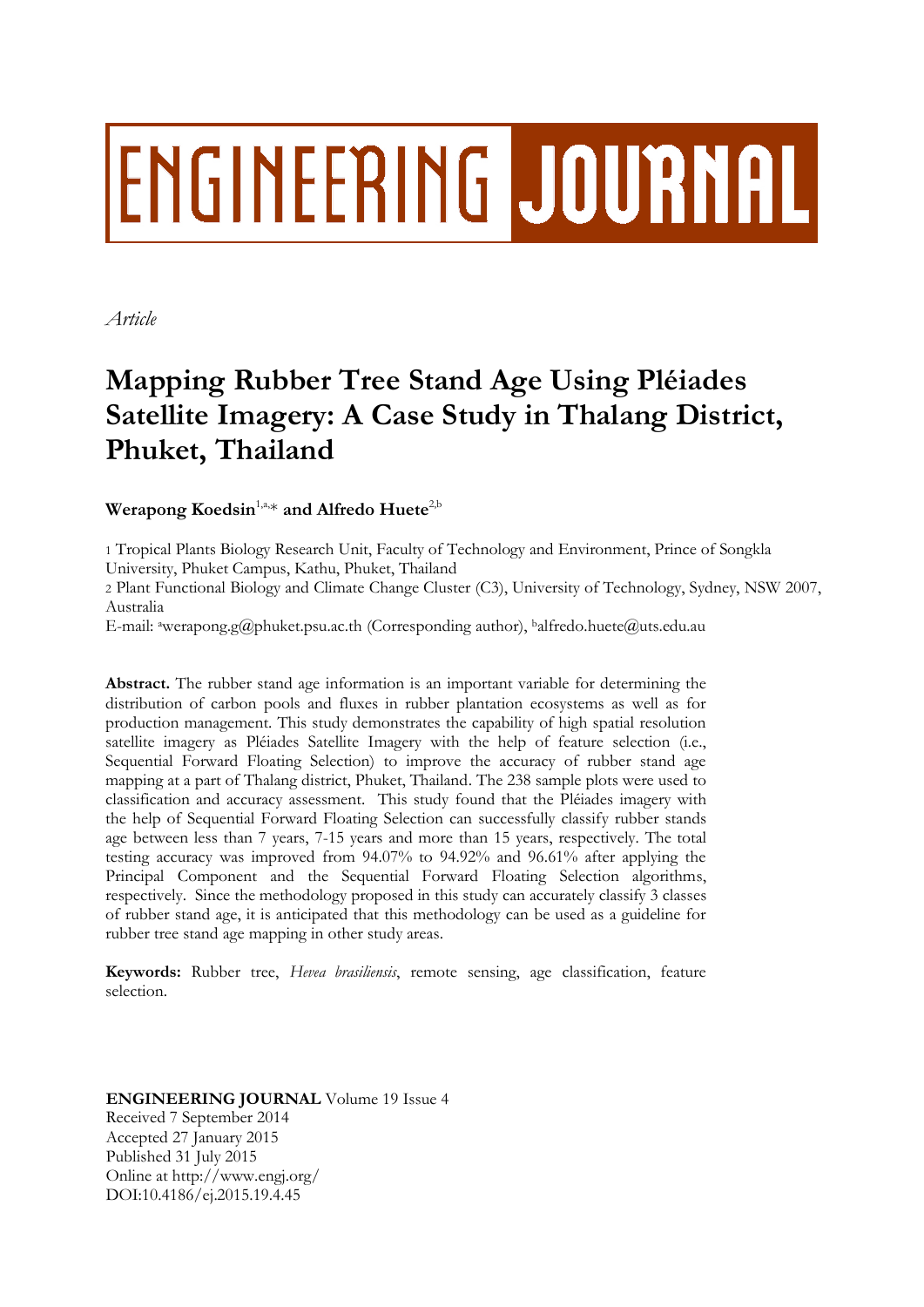#### **1. Introduction**

Rubber tree (*Hevea brasiliensis* Muell.) plays an important role as a source of natural rubber and wood products [1–3]. Over the last several decades rubber plantations have expanded by more than a million hectares in mainland areas of Thailand, China, Laos, Vietnam, Cambodia and Myanmar [4–7]. Southeast Asia accounts for 97% of the global natural rubber supply [7, 8]. Rapid expansion of rubber plantations has occurred in this area due to the increasing demand for rubber products. This large expansion of rubber plantations plays a crucial role in changing regional environments that significantly affect human well-being and ecosystem services (e.g. climate, carbon stocks, and biodiversity) [9, 10]. Accurate information of rubber plantation parameters such as area, age, volume, and spatial distribution, are therefore, needed for effective production management or ecosystem modelling [2, 11]. The stand age of plants, is one important variable for determining the distribution of carbon pools and fluxes in forest ecosystems as well as for production management [12–15]. Unfortunately, the acquisition of rubber plantation parameters by field survey is difficult over vast areas as it is time-consuming, expensive, and labor-intensive [11]. However, such difficulties have been significantly improved by earth observation remote sensing techniques. It is obvious that remote sensing instruments are now operationally used for mapping and monitoring rubber tree at the broad level [1, 2, 6, 8-9, 11, 16–20]. A few of related studies claim the advantage of exploiting such remote sensing data to characterize the rubber stand age with regression and classification [2, 6, 11, 19]. The previous work [2] found that near-infrared and middle-infrared bands of TM data could provide the best correlation with the rubber stand age in Malaysia. Moreover, [14] found that linear combination of NDVI, ETM4/ETM3 and the brightness component of the tasseled cap transformation [21] were better predictors of stand age than any other combination of transformed ETM+ bands. Recently, [19] used multispectral bands, NDVI and Principal Component transformation as input of rubber stand age classification in Northeast Thailand. It is evident that the spectral bands as well as the vegetation indices are useful to use as input of rubber stand age classification. However, the use of several bands and similarity of vegetation indices subject to co-linearity (i.e., redundant spectral information) also imposes the risk of over fitting when the classification is performed [22]. Fortunately, such problems can be handled by techniques of feature selection. In the remote sensing literature, feature selection is one of the popular approaches to reduce spectral dimension [22–24].

Consequently, this study investigates further into the potential of remote sensing for rubber stand age classification. The aim of this work is to prove for the first time whether the capability of high spatial resolution satellite imagery with the help of feature selection (i.e., Sequential Forward Floating Selection (SFFS)) can improve the accuracy of rubber stand age mapping in south of Thailand (i.e., Paklok subdistrict, Thalang district, Phuket province). The satellite data used is the Pléiades multispectral image. The final classification results were statistically tested against independent test data sets.

# **2. Methodology**

#### **2.1. Study Sites**

The study site is at a part of the Paklok sub district, Thalang district, Phuket province, in the south of Thailand. It is located between 98° 23' 50.4306" E to 8° 4' 47.6754"N (Fig. 1).The average elevation in the region is 21 meters above mean sea level. The climate of the study area is tropical with a mean annual temperature of 27.60C and a mean annual rainfall of 2240 mm. The dry period occurs during April to November, and the rest of the year is dominated by the monsoons (rainy season).It is the favorable climate for rubber tree. The rubber tree (*Hevea brasiliensis* species) is a main crop in this area: nearly 900 ha were planted with rubber trees.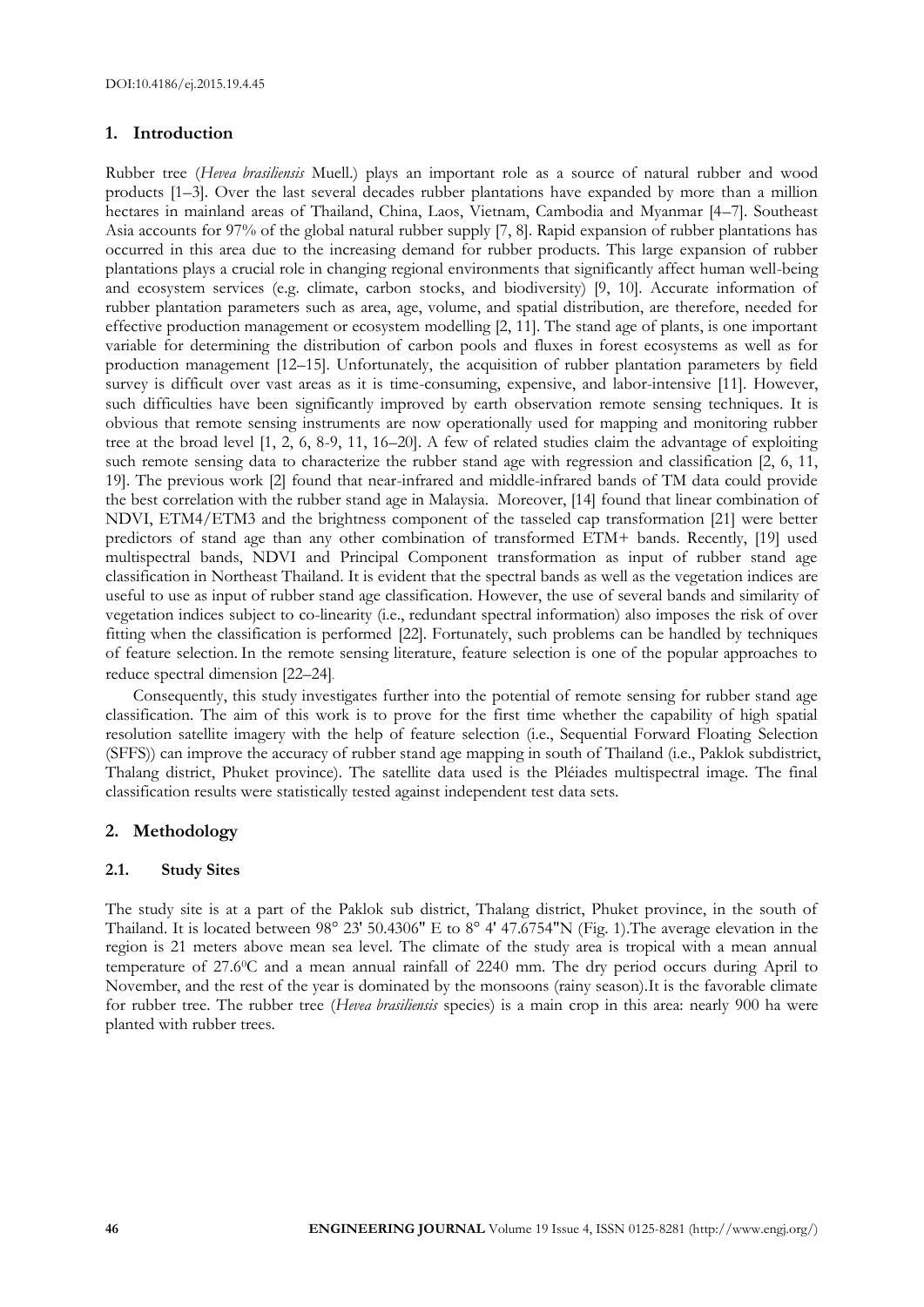



# **2.2. Image Pre-Processing and Field Data Collection**

The Pléiades image was acquired on March 17, 2013, within the rubber tapping season. The image has 4 bands and 2 meter spatial resolution (see the characteristics of the satellite in Table 1). The image was then re-projected into a UTM zone 47N and was geometrically corrected by using 21 ground control points (GCPs) gathered throughout the image utilizing features such as road intersections, bridges, and other easily identifiable landscape features. Aerial orthoimages acquired in 2002 of Phuket area, obtained from the Land Development Department, Ministry of Agriculture and Cooperatives, Thailand were used as reference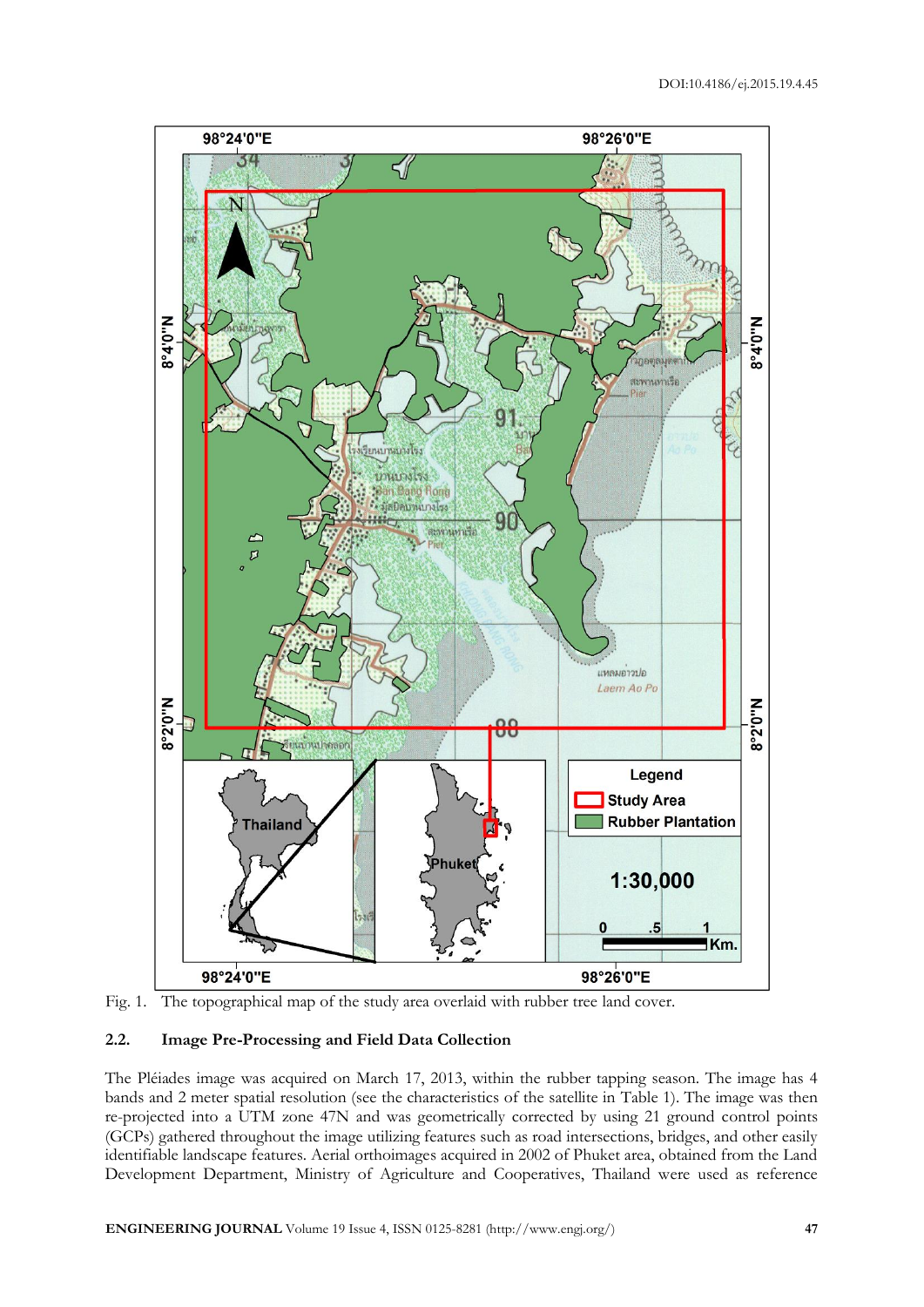maps. Nearest neighbor resampling was used in the geometrical transformations to minimize statistical properties changes of the datasets [25].The final positional accuracy of the image after resampling is less than the size of one pixel. The image was then applied radio metric correction to normalize satellite images for factors such as sensor degradation, Earth–Sun distance variation, incidence angle, view angle, and time of data gathering. The process involved converting Digital Number (DN) into radiance using calibration coefficients, consequently, the simple algorithm to correct the atmospheric noise as QUick Atmospheric Correction (QUAC) was used to correct the atmospheric noise.

| $\frac{1}{2}$       |                     |  |  |
|---------------------|---------------------|--|--|
| Resolution          | Panchromatic 50 cm  |  |  |
|                     | Multispectral 2.0 m |  |  |
| Nominal swath width | 20 km at Nadir      |  |  |
|                     | Pan: 450-830 nm     |  |  |
|                     | Blue: 430-550 nm    |  |  |
| Bands               | Green: 500-620 nm   |  |  |
|                     | Red: 590-710 nm     |  |  |
|                     | Near IR: 740-940 nm |  |  |
|                     |                     |  |  |

Table 1. The characteristic of Pléiades Satellite Imagery [26].

The field data collection was conducted during the rubber tapping season between March and April, 2013. The land-use map from Land Development Department, Ministry of Agriculture and Cooperatives was used for the identification of the rubber planted area. A stratified random sampling method was used for locating the rubber tree sampling plots. The stratification was done by clustering the study area into 6 clusters using a K-Mean method. The date of planting from Phuket Office of the rubber replanting aid fund, Ministry of Agriculture and Cooperatives and information from the landowner were used for documenting the age of each stand. The relative positioning technique was used to record the position in the Universal Transverse Mercator (UTM) coordinate system of each stand. Then, the stand age of each sampling station was classified into three age intervals (i.e., less than 7 years, 7- 15 years and more than 15 years). There were 237 sampling stations in total throughout the study area (see Fig. 2). The stations were randomly divided into two groups for the purpose of image classification and validation (Table 2).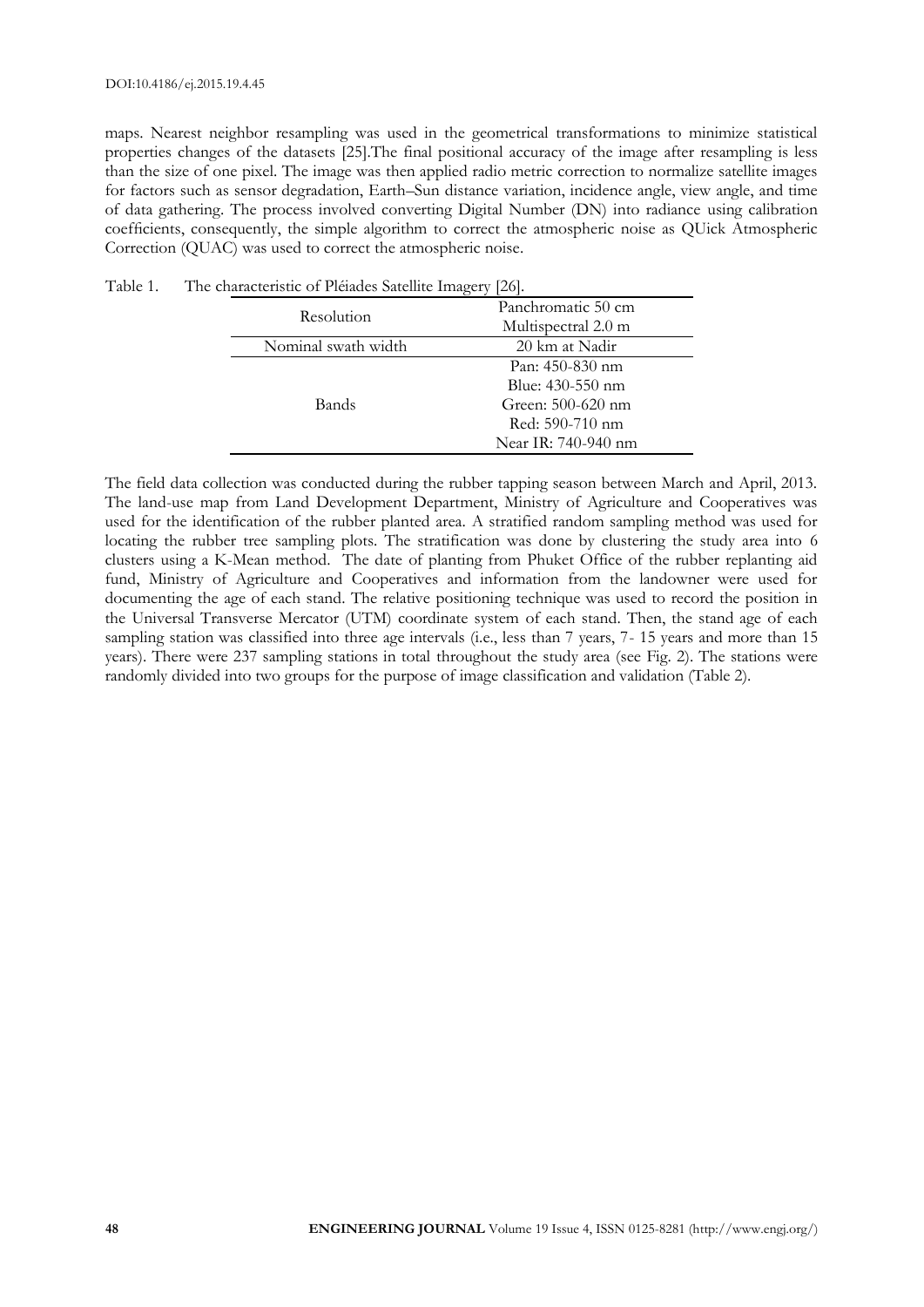

Fig. 2. The distribution of sample plots throughout the study area.

| Table 2. | The number of training and testing samples per stand age. |  |  |
|----------|-----------------------------------------------------------|--|--|
|          |                                                           |  |  |

| Rubber stand age (years) Training samples Testing samples |  |
|-----------------------------------------------------------|--|
| Less than 7                                               |  |
| 7 to 15                                                   |  |
| More than 15                                              |  |

### **2.3. Vegetation Indices**

In this study, three commonly used vegetation indices were used as the input of the feature selection technique. The Normalized Difference Vegetation Index (NDVI) [27], Enhanced Vegetation Index (EVI) [28] and Soil-adjusted Vegetation Index (SAVI) [29] were computed as the Eq. (1)–(3).

2.3.1. Normalized Difference Vegetation Index

$$
NDVI = \frac{NIR - \text{Re } d}{NIR + \text{Re } d}
$$
\n<sup>(1)</sup>

where Red and NIR stand for the spectral reflectance measurements acquired in the red and near-infrared band, respectively.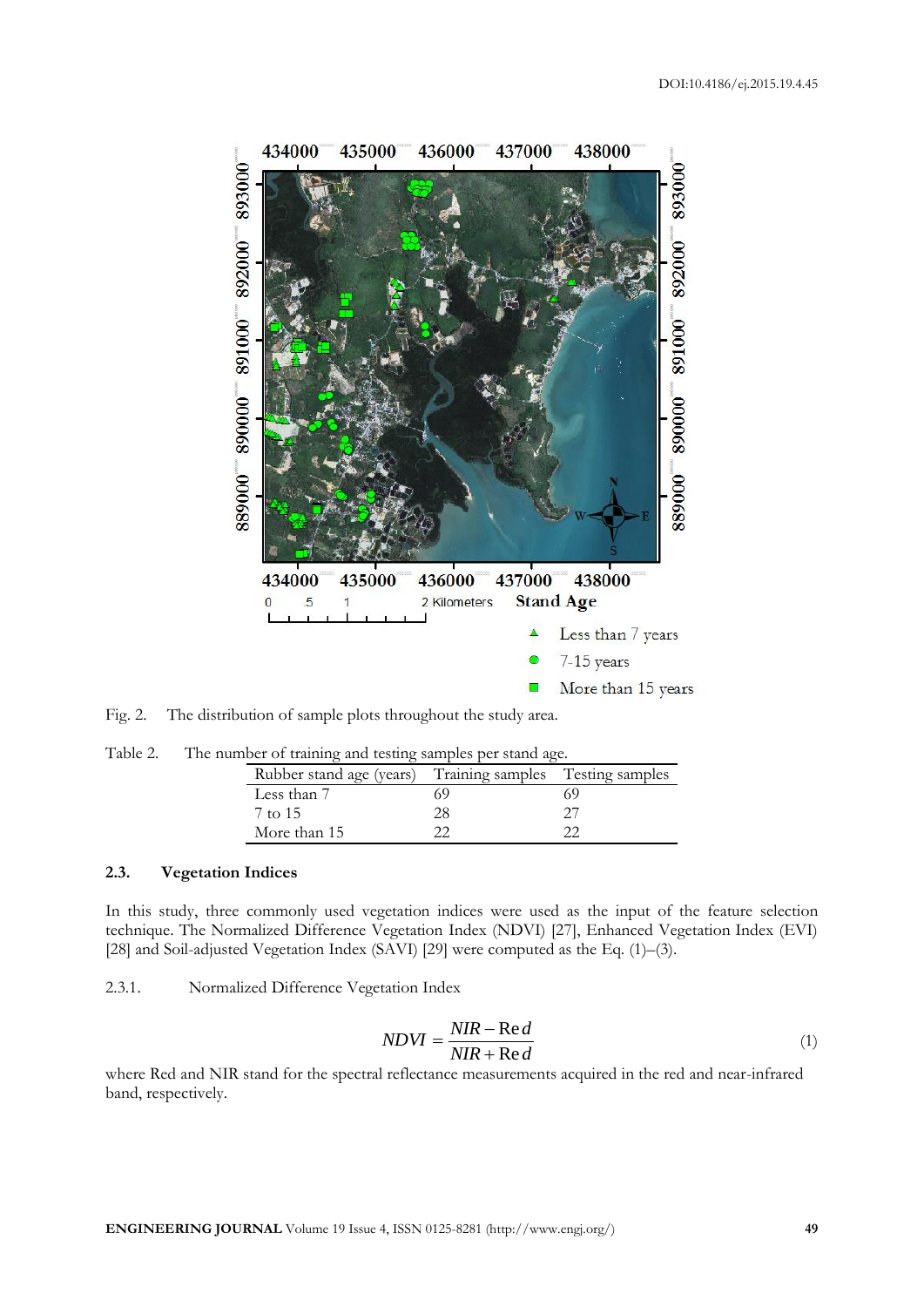2.3.2. Enhanced Vegetation Index

$$
EVI = 2.5 * \frac{(NIR - \text{Re } d)}{(NIR + C_1 * \text{Re } d - C_2 * Blue + L)}
$$
(2)

where Blue, Red and NIR stand for the spectral reflectance measurements acquired in red blue and nearinfrared bands, respectively. And C1, C2, and L are coefficients to correct for atmospheric condition. (For standard values are  $L=1$ ,  $C1=6$ , and  $C2=7.5$ ).

2.3.3. Soil-adjusted Vegetation Index

$$
SAVI = \frac{(NIR - Red)}{(NIR + Red + L)} * (1 + L)
$$
\n(3)

where NIR and Red stand for the spectral reflectance measurements acquired in the visible (red) and nearinfrared regions, respectively and L is the soil brightness correction factor  $(L=0.5$  is the default value used).

#### **2.4. Sequential Forward Floating Search and Classification**

In this study, the Sequential Forward Floating Search (SFFS) was used as the feature selection protocol. The all multispectral bands, three selected vegetation indices (i.e., NDVI, EVI and SAVI) were used as the input features of SFFS procedure. The SFFS method is a suboptimal search algorithm that collects the spectral features that have the highest objective values until the number of features reaches the pre-defined critical number selected by the user. The three steps for the SFFS algorithm are detailed as follows. The first step (inclusion) recognizes the most significant (i.e., highest objective function value) feature amongst the unselected features with respect to the current set of selected features. The second step (conditional exclusion) identifies the least significant feature in the current feature set and removes it except it is the feature just added in step 1. Finally, is a continuation of the feature exclusion process that is based on the significance of the least significant feature in the current feature set as compared to previous feature sets of the same cardinality [30]. In this study the Mahalanobis distance was used as the objective function [31].

The best features combination from SFFS result was used as the input band for Maximum Likelihood classification. The multispectral band data (i.e., RGB and Near Infrared Band (NIR)) were analyzed using Principal Component Analysis (PCA) and the results compared to the SFFS in order to see if there was any bias in the final classification results. The summarized of the classification process were showed as Fig. 3.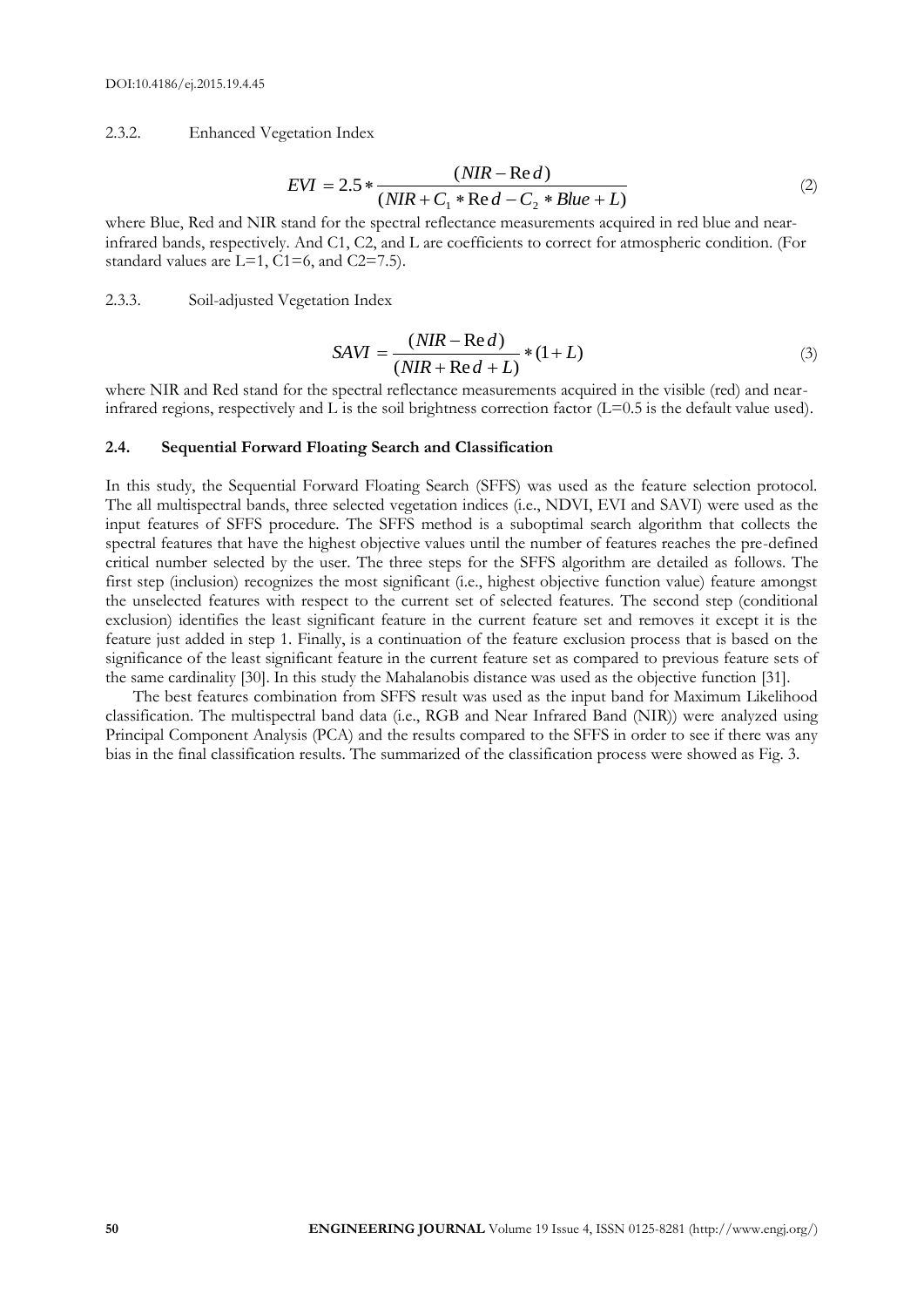

Fig. 3. The flowchart of classification and comparisons.

#### **3. Results and Discussion**

For searching the appropriate features combination, the all multispectral bands and vegetation indices (i.e., NDVI, EVI and SAVI) were used as input features for SFFS methods. This study used features sizes that were varied from 1 to 6. The number of features with the objective function values are shown in Fig. 4. It was found that the use of two features (i.e., NIR and EVI) gained the highest Mahalanobis distance of 11.10. In addition, it was found that each features size was selected using NIR and EVI data except in the case of one feature which was based only on SAVI (See Fig. 4). This result agrees with the previous work of [2, 11] who reported that the near and middle infrared bands of Landsat TM data could provide the best correlation with rubber stand age and volume of rubber tree.

The features selected using SFFS were used as input bands for Maximum Likelihood classification. For the purpose of comparison, all spectral bands and PCA with 2 components were used for classification. All the classification methods used the same training and testing datasets to avoid bias. The classification results are shown in Table 3. The total testing accuracy was improved from 94.07% to 94.92% and 96.61% after applying the PCA and the SFFS algorithm, respectively. The rubber stand age distribution from the best classification method (i.e., SFFS) is shown in Fig. 5. The final classification image somewhat appeared more than one stand age in same rubber plot, it is caused by used the pixel-based sampling as stratified random sampling method. The confusion matrix is shown in Table 4 indicates the degree of incorrect classification based of the evidence of field ground-truth observation. Confusion mostly occurred between 7-15 year old stands and more than 15 year old stands. Fortunately, the confusion between classes was decreased after application of the SFFS algorithm. In particular, the confusion between 7-15 year old and more than 15 year old classes were improved (compare the highlighted area and user's accuracy in Table 4). The improved accuracy might have resulted from the selected features used in the SFFS analysis were strongly correlated with the stand age of the trees [2, 11, 14]. The previous works [2] and [11] reported that near-infrared and middle-infrared bands of TM data could provide the best correlation with rubber stand age. Likewise, [14] found that linear combination of NDVI, ETM4/ETM3 and the brightness component of the tasseled cap transformation were better predictors of stand age than any other combination of transformed ETM+ bands. The present study has shown that NIR information and combination of transformed bands (such as vegetation indices, NDVI, EVI and SAVI) can be used to accurately estimate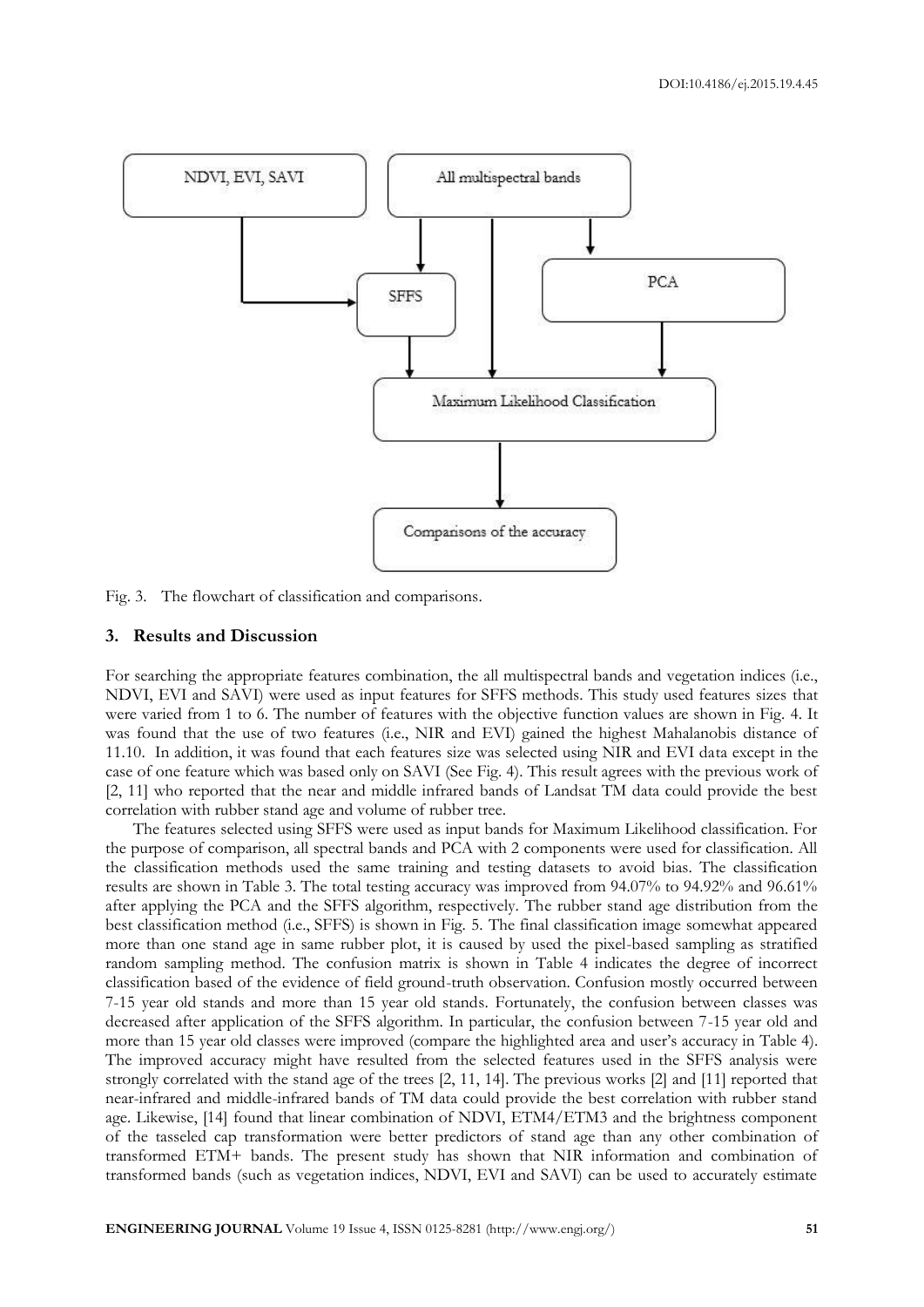the stand age of rubber trees. Although, the study area is small but we hope the results and methodology in this study can be used as guideline information for future study in other area in South of Thailand and Malaysia.



Fig. 4. A comparison between the class separability of six different number-of-features varied from 1 to 6 features selected by the SFFS algorithm.

| Table 3. | Results of Accuracy Assessment. Where RGB is Red, Green and Blue Bands, OA is Overall |
|----------|---------------------------------------------------------------------------------------|
|          | Accuracy and Kappa is the Kappa coefficient.                                          |

| <b>Methods</b>               | OΑ    | Kappa  |
|------------------------------|-------|--------|
| All spectral bands (RGB+NIR) | 94.07 | 0.8970 |
| PCA (2 components)           | 94.92 | 0.9112 |
| $SFFS(NIR + EVI)$            | 96.61 | 0.9407 |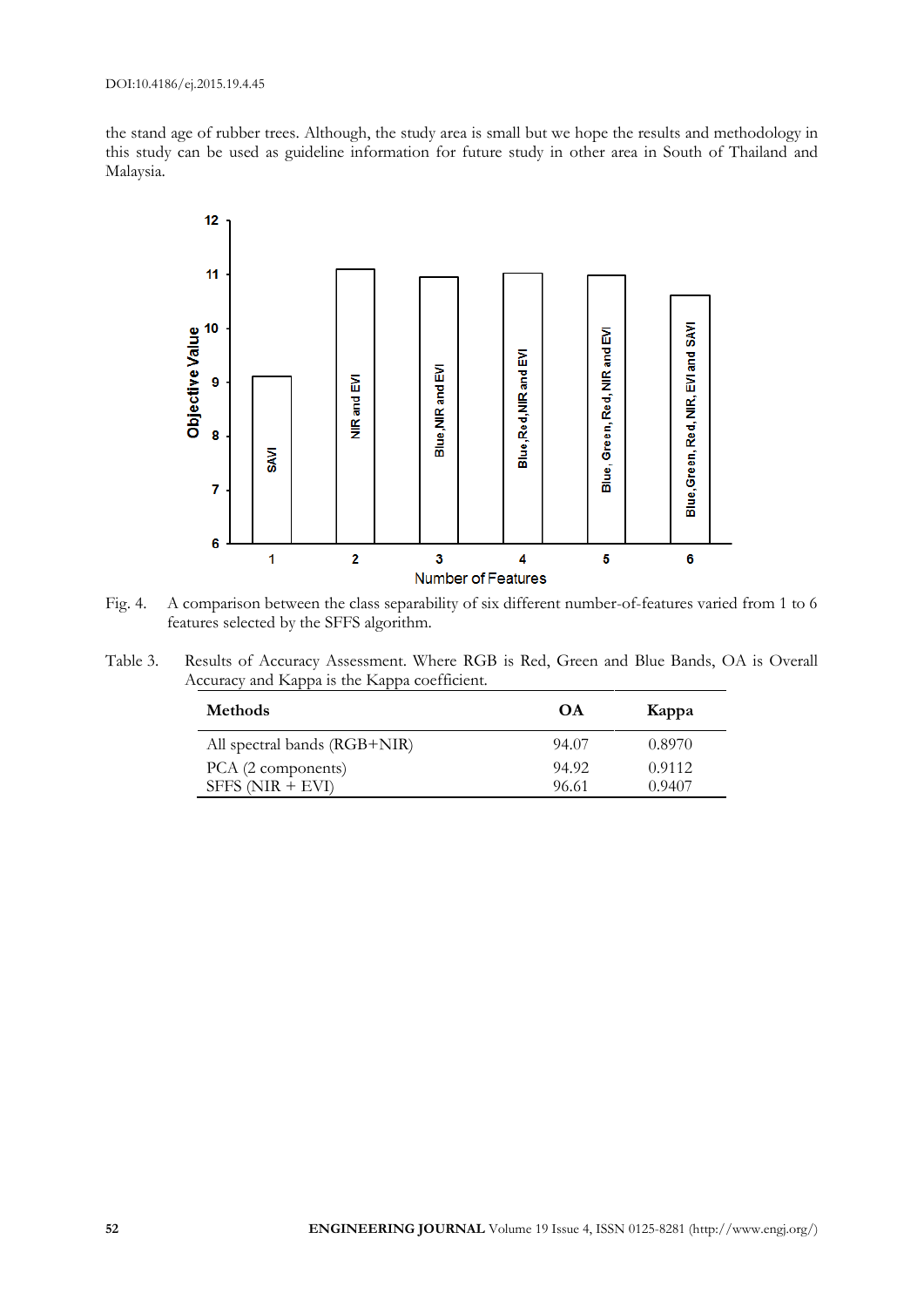

Fig. 5. The rubber stand age distribution of the study area when using Maximum Likelihood classification aided by SFFS feature selection.

Table 4. (a) The confusion matrix, producer's and user's accuracy of the all spectral bands (Overall Accuracy = 94.07%), (b) The confusion matrix, producer's and user's accuracy of the transformed band by PCA methods (Overall Accuracy  $= 94.92\%$ ), and (c) The confusion matrix, producer's and user's accuracy of the bands combination selected by the SFFS search algorithm (Overall Accuracy =  $96.61\%$ ).

|               | $\alpha$ gomumi $\alpha$ veral receivacy<br>70.01701<br>(a) All Spectral bands |                       |              |                      |  |  |
|---------------|--------------------------------------------------------------------------------|-----------------------|--------------|----------------------|--|--|
|               |                                                                                |                       |              |                      |  |  |
| Class (years) | Less than 7                                                                    | $7-15$                | More than 15 | Total                |  |  |
| Less than 7   | 68                                                                             | $\Omega$              | $\Omega$     | 68                   |  |  |
| $7 - 15$      | $\theta$                                                                       | 22                    | 1            | 23                   |  |  |
| More than 15  | 1                                                                              | 5                     | 21           | 27                   |  |  |
| Total         | 69                                                                             | 27                    | 22           | 118                  |  |  |
|               |                                                                                |                       |              |                      |  |  |
| Class (years) |                                                                                | Producer's accuracy % |              | User's accuracy $\%$ |  |  |
| Less than 7   |                                                                                | 98.55                 |              | 100.00               |  |  |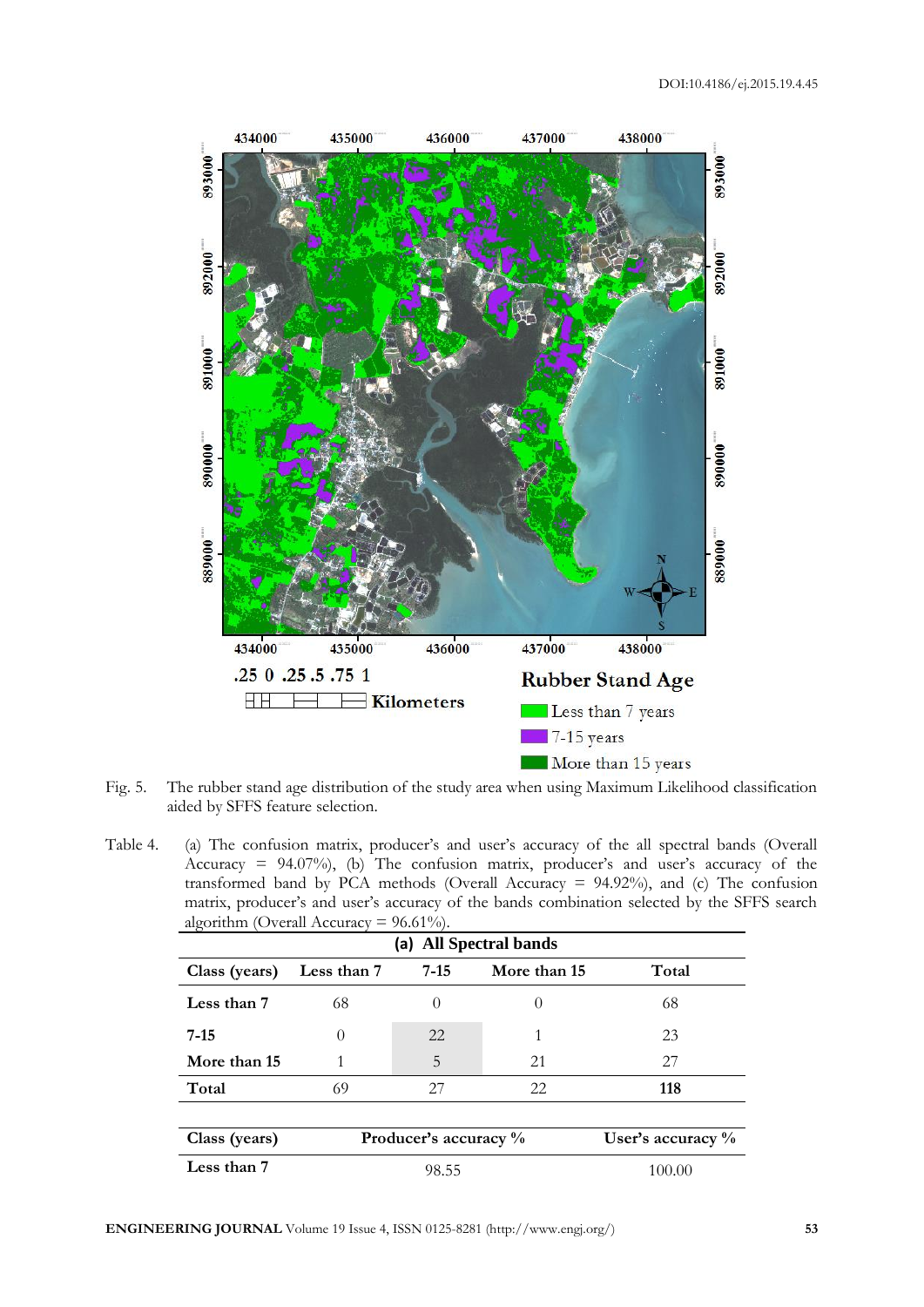| $7 - 15$      |                     | 81.48            |                | 95.65           |
|---------------|---------------------|------------------|----------------|-----------------|
| More than 15  | 95.45               |                  |                | 77.78           |
|               |                     |                  |                |                 |
|               |                     | (b) PCA methods  |                |                 |
| Class (years) | Less than 7         | $7 - 15$         | More than 15   | Total           |
| Less than 7   | 69                  | $\Omega$         | $\theta$       | 69              |
| $7 - 15$      | $\theta$            | 22               | $\mathbf{1}$   | 23              |
| More than 15  | $\theta$            | 5                | 21             | 26              |
| Total         | 69                  | 27               | 22             | 118             |
|               |                     |                  |                |                 |
| Class (years) | Producer's accuracy |                  |                | User's accuracy |
| Less than 7   |                     | 100.00           |                | 100.00          |
| $7 - 15$      | 81.48               |                  |                | 95.65           |
| More than 15  | 95.45               |                  |                | 80.77           |
|               |                     |                  |                |                 |
|               |                     | (c) SFFS methods |                |                 |
| Class (years) | Less than 7         | $7 - 15$         | More than 15   | Total           |
| Less than 7   | 69                  | $\theta$         | $\overline{0}$ | 69              |
| $7 - 15$      | $\theta$            | 24               | $\mathbf{1}$   | 25              |
| More than 15  | $\theta$            | $\mathfrak{Z}$   | 21             | 24              |
| Total         | 69                  | 27               | 22             | 118             |
|               |                     |                  |                |                 |
| Class (years) | Producer's accuracy |                  |                | User's accuracy |
| Less than 7   |                     | 100.00           |                | 100.00          |
| $7 - 15$      | 81.89               |                  |                | 96.00           |
| More than 15  | 95.45               |                  |                |                 |

#### **4. Conclusion**

This study investigated the potential of remote sensing for rubber stand age classification. The all of Pléiades multispectral bands and three selected vegetation indices were used as the input bands of SFFS for selection the best feature used in classification process. The mapping accuracy of all multispectral bands and PCA were compared with the SFFS result in order to see if there was any bias in the final classification results.

The results demonstrated that high spatial resolution satellite imagery with the help of SFFS can successfully classify rubber stands age. The overall accuracy was improved from 94.07% to 94.92% and 96.61% after applying the PCA and the SFFS algorithms, respectively. In addition, this study has shown that NIR band and combination of transformed bands as EVI can be used to accurately estimate the stand age of rubber trees. Since the methodology proposed in this study can accurately classify 3 classes of rubber stand age, it is anticipated that this methodology can be used as a guideline for rubber tree stand age mapping in other study areas. This is important management information. The next stage of this work will be compare the pixel based with object-based technique to mapping the rubber tree stand age.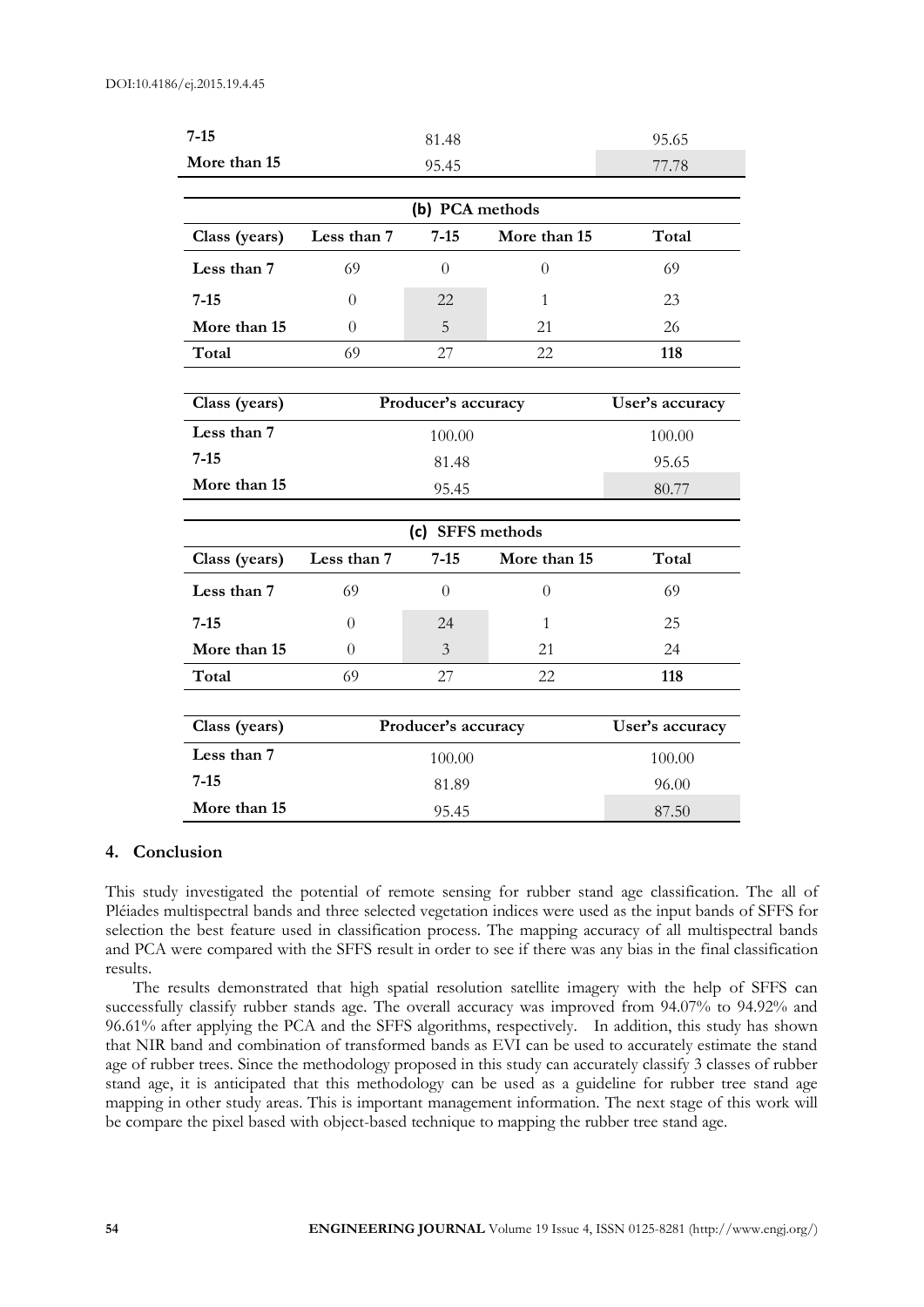#### **Acknowledgments**

We would like to acknowledge the Faculty of Technology and Environment, Prince of Songkla University Phuket Campus, Thailand for providing financial support. The assistance from the Phuket Office of the rubber replanting aid fund, Ministry of Agriculture and Cooperatives for valuable information is gratefully acknowledged.

### **References**

- [1] M. N. Suratman, G. Q. Bull, D. G. Leckie, V. LeMay, and P. L. Marshall, "Modelling attributes of Rubberwood (*Hevea brasiliensis*) stands using spectral radiance recorded by Landsat Thematic Mapper in Malaysia," in *Geoscience and Remote Sensing Symposium, 2002. IGARSS'02. 2002 IEEE International*, vol. 4, pp. 2087–2090.
- [2] M. N. Suratman, G. Q. Bull, D. G. Leckie, V. M. Lemay, P. L. Marshall, and M. R. Mispan, "Prediction models for estimating the area, volume, and age of rubber (*Hevea brasiliensis*) plantations in Malaysia using Landsat TM data," *Int. For. Rev.*, vol. 6, no. 1, pp. 12–12, 2004.
- [3] L. J. L. W. X. Guishui and A. Fen, "Status of rubber-wood processing and utilization in Hainan Province," *Chin. J. Trop. Agric.*, vol. 3, p. 67–70, 2010.
- [4] A. D. Ziegler, J. M. Fox, and J. Xu, "The rubber juggernaut," *Science*, vol. 324, no. 5930, pp. 1024– 1025, 2009.
- [5] C. C. Mann, "Addicted to rubber," Sci., vol. 325, no. 5940, pp. 564–566, 2009.
- [6] Z. Li and J. M. Fox, "Rubber tree distribution mapping in Northeast Thailand," *Int. J. Geosci.*, vol. 2, no. 4, 2011.
- [7] J. Fox and J.-C. Castella, "Expansion of rubber (*Hevea brasiliensis*) in Mainland Southeast Asia: What are the prospects for smallholders?," *J. Peasant Stud.*, vol. 40, no. 1, pp. 155–170, 2013.
- [8] Z. Li and J. M. Fox, "Mapping rubber tree growth in mainland Southeast Asia using time-series MODIS 250 m NDVI and statistical data," *Appl. Geogr.*, vol. 32, no. 2, pp. 420–432, 2012.
- [9] J. Dong, X. Xiao, B. Chen, N. Torbick, C. Jin, G. Zhang, and C. Biradar, "Mapping deciduous rubber plantations through integration of PALSAR and multi-temporal Landsat imagery," *Remote Sens. Environ.*, vol. 134, pp. 392–402, 2013.
- [10] H. Li, T. M. Aide, Y. Ma, W. Liu, and M. Cao, "Demand for rubber is causing the loss of high diversity rain forest in SW China," *Biodivers. Conserv.*, vol. 16, no. 6, pp. 1731–1745, 2007.
- [11] B. Chen, J. Cao, J. Wang, Z. Wu, Z. Tao, J. Chen, C. Yang, and G. Xie, "Estimation of rubber stand age in typhoon and chilling injury afflicted area with Landsat TM data: A case study in Hainan Island, China," *For. Ecol. Manag.*, vol. 274, pp. 222–230, 2012.
- [12] M. A. Wulder, R. S. Skakun, W. A. Kurz, and J. C. White, "Estimating time since forest harvest using segmented Landsat ETM+ imagery," *Remote Sens. Environ.*, vol. 93, no. 1, pp. 179–187, 2004.
- [13] Q. Zhang, G. Pavlic, W. Chen, R. Latifovic, R. Fraser, and J. Cihlar, "Deriving stand age distribution in boreal forests using SPOT VEGETATION and NOAA AVHRR imagery," *Remote Sens. Environ.*, vol. 91, no. 3, pp. 405–418, 2004.
- [14] R. Sivanpillai, C. T. Smith, R. Srinivasan, M. G. Messina, and X. B. Wu, "Estimation of managed loblolly pine stand age and density with Landsat ETM+ data," *For. Ecol. Manag.*, vol. 223, no. 1, pp. 247–254, 2006.
- [15] E. B. Racine, N. C. Coops, B. St-Onge, and J. Bégin, "Estimating forest stand age from LiDARderived predictors and nearest neighbor imputation," *For. Sci.*, vol. 60, no. 1, pp. 128–136, Feb. 2014.
- [16] A. Ekadinata, A. Widayati, and G. Vincent, "Rubber agroforest identification using object-based classification in Bungo District, Jambi, Indonesia," in *25th Asian Conference on Remote Sensing,* Chiang Mai, Thailand, 2004, pp. 22–26.
- [17] A. Ekadinata and G. Vincent, "Rubber agroforests in a changing landscape: analysis of land use/cover trajectories in Bungo district, Indonesia," *For. Trees Livelihoods*, vol. 20, no. 1, pp. 3–14, 2011.
- [18] J. Dong, X. Xiao, S. Sheldon, C. Biradar, and G. Xie, "Mapping tropical forests and rubber plantations in complex landscapes by integrating PALSAR and MODIS imagery," *ISPRS J. Photogramm. Remote Sens.*, vol. 74, pp. 20–33, 2012.